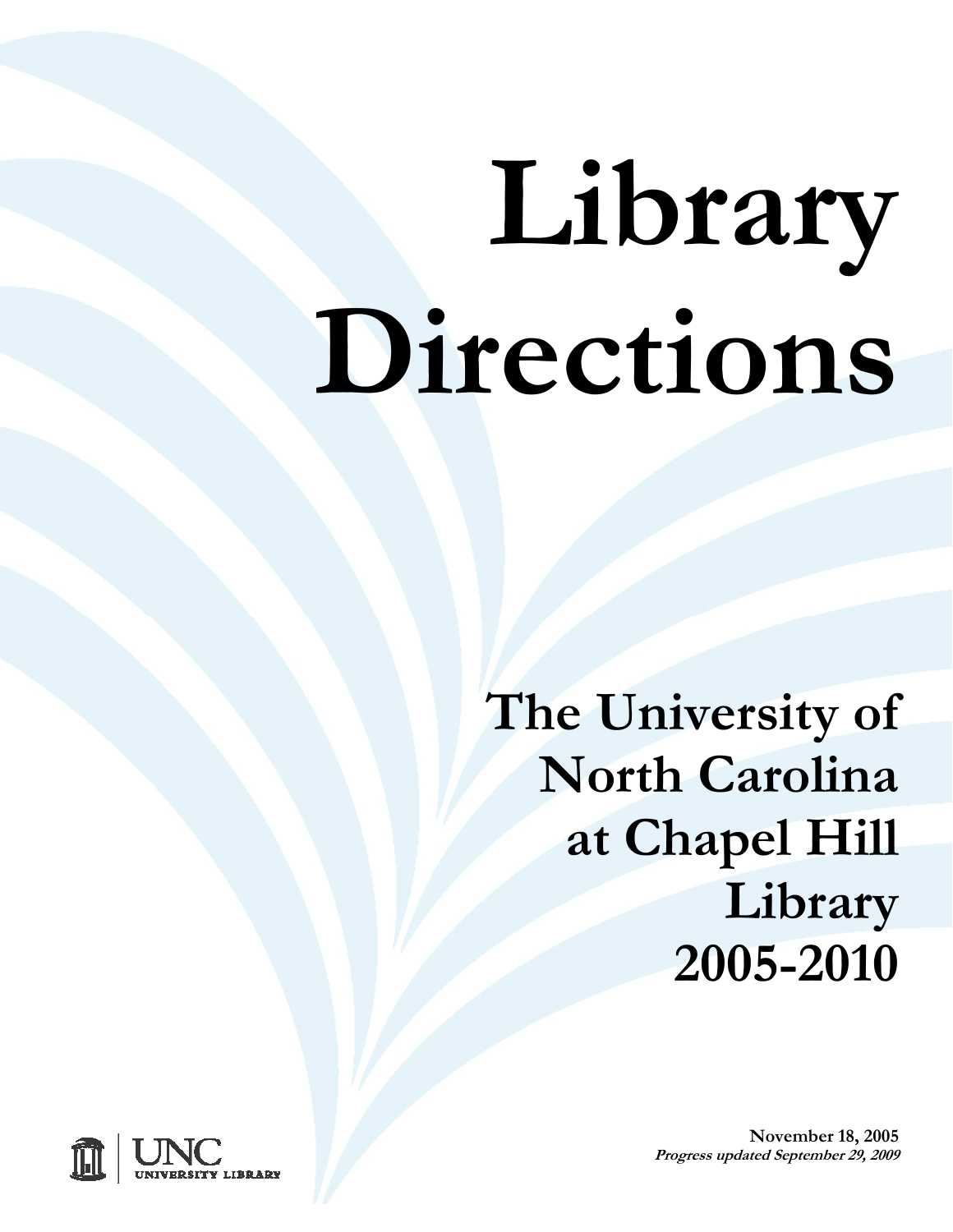I am pleased to share with you the University Library's five-year plan, *Library Directions, 2005-2010*. This report is the product of an extended effort that has sought the input of every library employee as well as representative faculty members, students, university administrators, and Friends of the Library.

You will find in this plan an updated mission statement for the University Library, along with guiding statements of vision and values

The core of our plan is a set of goals related to six areas: library collections; library services; the digital library; internal and external communications; staffing and organization; and library facilities. These are areas of perpetual concern for all research libraries and during our planning process they arose again and again, informed by the challenges particular to this library.

We have grouped and translated these issues into the long-range goals given in each section of this report. Within each goal, we have also defined the principal objectives that we will be working toward over the next five years.

The goals and objectives set out a strategy by which the library can anticipate and fulfill the twentyfirst century needs of its users. These include advancing the library's technology capability, increasing electronic and digital holdings, and emphasizing the resources of the Wilson Special Collections Library. We predict that even as scholars become increasingly dependent on electronic library holdings, they will also turn increasingly to rare and original documents and publications for a fresh understanding of the past. A separate plan regarding the Wilson Special Collections Library is available on request.

As we pursue new goals and objectives, the library also carries on its traditional work and activities. Building general collections; providing services; attracting, compensating and retaining a skilled staff; and caring for our facilities all continue apace. The plan directs effort and resources toward some foundational tasks–completing retrospective conversion of cataloged material not yet added to the online catalog, adding storage for the overflowing collections, and relocating the map collection–at the same time that we are building virtual collections.

Successful pursuit of the directions outlined here will require funding from multiple sources, both new and traditional, as well as the continued support of the university's administration and faculty and of the library's many devoted friends and supporters.

> Sarah Michalak University Librarian and Associate Provost for University Libraries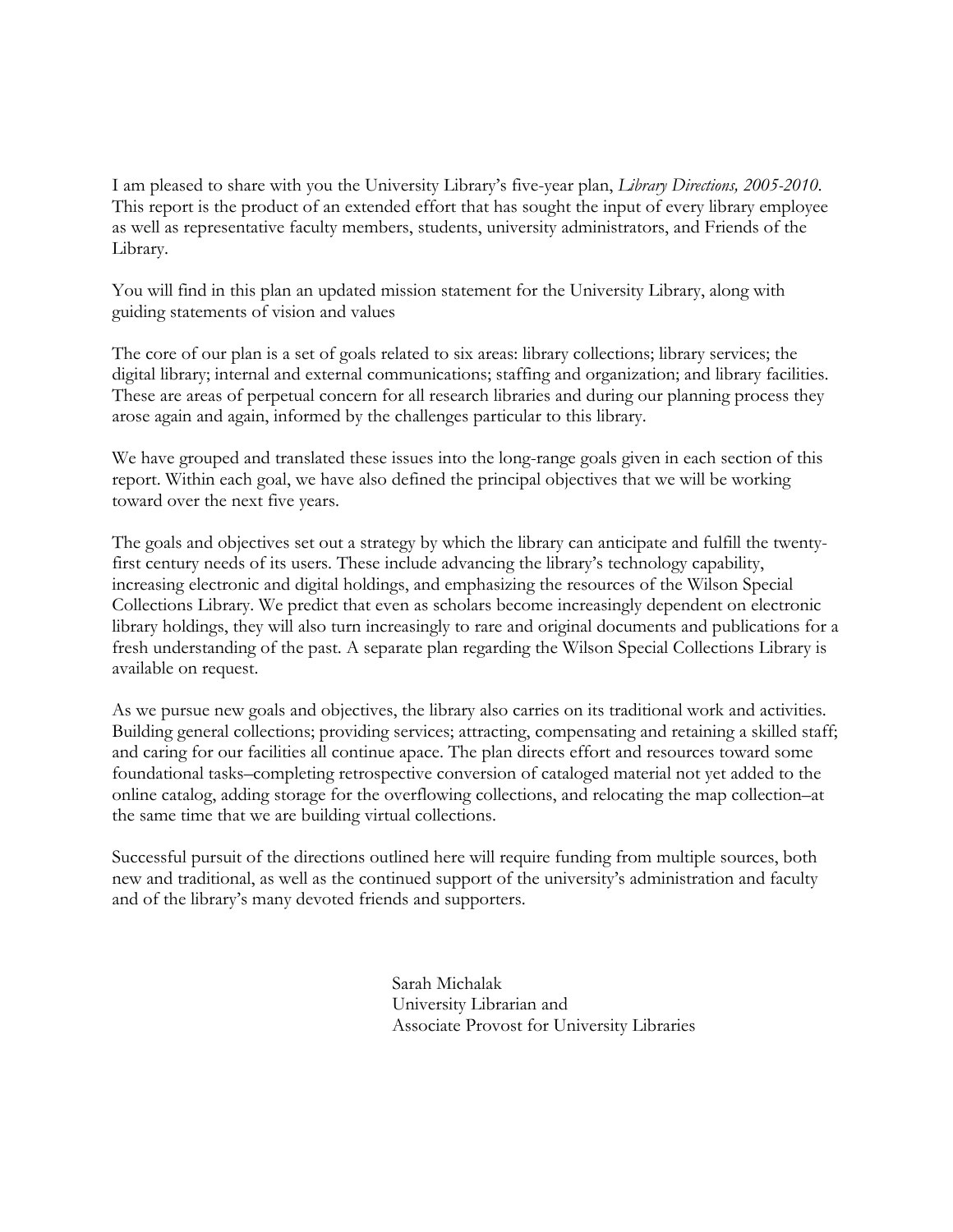## **The University Library**

## **Mission**

The University Library supports inquiry and learning at the university and for the people of North Carolina. Library collections, services, staff, and facilities further the university's mission. The library provides leadership in the development of scholarly communication systems and in the application of information technology to teaching, research and learning.

## **Vision**

The University Library:

- Builds and preserves collections;
- Connects people with information and knowledge in and beyond the library's collections;
- Serves as an intellectual commons;
- Leads on campus and in the profession.

### **Values**

The staff and administration of the University Library:

- strive for excellence in fulfilling the library's mission;
- make user-centered decisions;
- invest proudly in employees;
- strive to create a diverse environment of respect and collaboration;
- encourage vision and innovation;
- exercise leadership;
- take intelligent risk;
- deploy advanced technologies;
- and maximize the capability of our resources.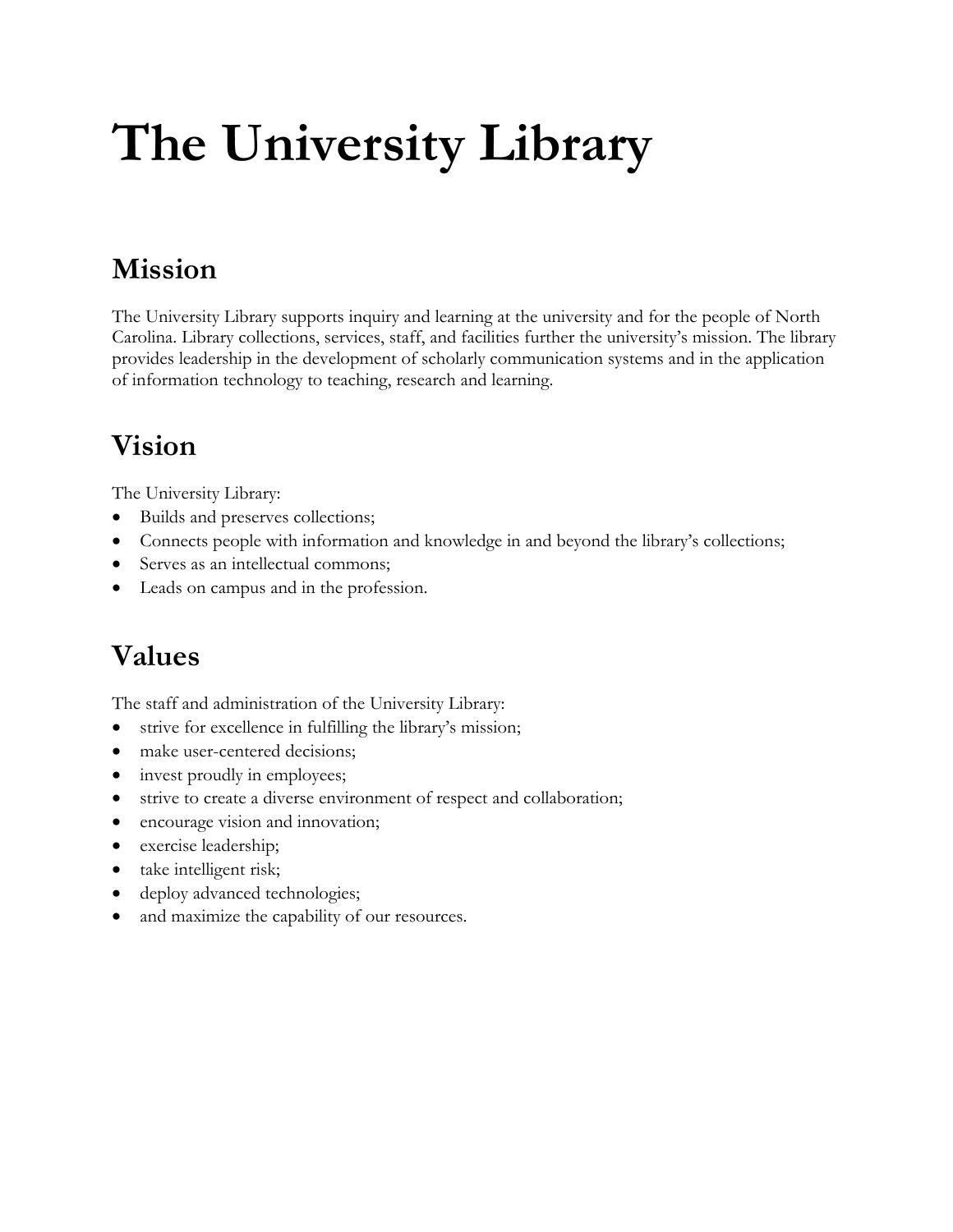## **Core Issue: Collections**

The library acquires, preserves, and facilitates use of its collections to serve teaching and research. The library embraces its responsibility to collect current and out of print primary and secondary sources while strategically acquiring resources across all formats and all disciplines served by the university.

#### **Goal A: Maximize the buying power of acquisitions funds and seek new sources of funding.**

- **\*** 1. Reduce dependence on one-time funding in the acquisitions budget while making a case for additional funding for new resources and information products.
- 2. Strengthen areas of excellence in the collections in support of the academic enterprise.
- **\*** 3.Nurture special collections and unique portions of the general collections.
- **\*** 4. Move aggressively to acquire high quality electronic content that is a good cost value.
- ►♦ 5. Identify and analyze trends and developments in the curriculum and in higher education to focus collection building on the highest university priorities.
- **\*** 6. Collect and apply internal management data to analyze the usability of collections.

#### **Goal B: Develop, advance, and support innovative collection development initiatives and strategies.**

- ►**♦** 1. Provide campus, regional, national, and international leadership to improve the scholarly communication system.
- **\*** 2. Encourage publishers to develop viable new pricing and access models.
- **\*** 3. Participate proactively within established partnerships and consortial relationships, including with other campus libraries, and seek new opportunities to collaborate in pursuit of the library's mission.
- **\*** 4. Expand the library's capacity to collect and provide access to multi-media including image, audio, video and digital formats.
- **\*** 5. Form a collection development council with representatives from all collecting areas to establish priorities, create policies, encourage cross-departmental sharing of resources, and ensure broad communication regarding collection development issues.

#### **Goal C: Improve efficiency of processes to acquire and make research materials ready for use.**

- **\*** 1. Deploy new technologies to speed and streamline the acquisition of library materials.
- **\*** 2. Expedite access to new materials.
- **\*** 3. Return the map collection to Davis Library Reference to make it accessible to a larger number of patrons.

#### **Goal D: Increase the quality and usability of the online catalog.**

- **\*** 1. Complete Millennium software implementation.
- **\*** 2. Complete the addition of all general collection cataloged material to the online catalog.
- **\*** 3. Provide online access for uncataloged materials.

#### **Goal E: Target at-risk collections for intensive preservation action.**

- **\*** 1. Develop a comprehensive preservation program for digital and electronic materials, disk space.
- **\*** 2. Review services and organization of Imaging and Photographic Services.
- **\*** 3. Expand conservation treatment capacity to meet patron needs for at-risk materials in all formats. Outsourcing? Funding for consultants.
- ♦ Significant work underway
- \* Complete
- + Building capacity to meet goal
- $\triangleright$  Ongoing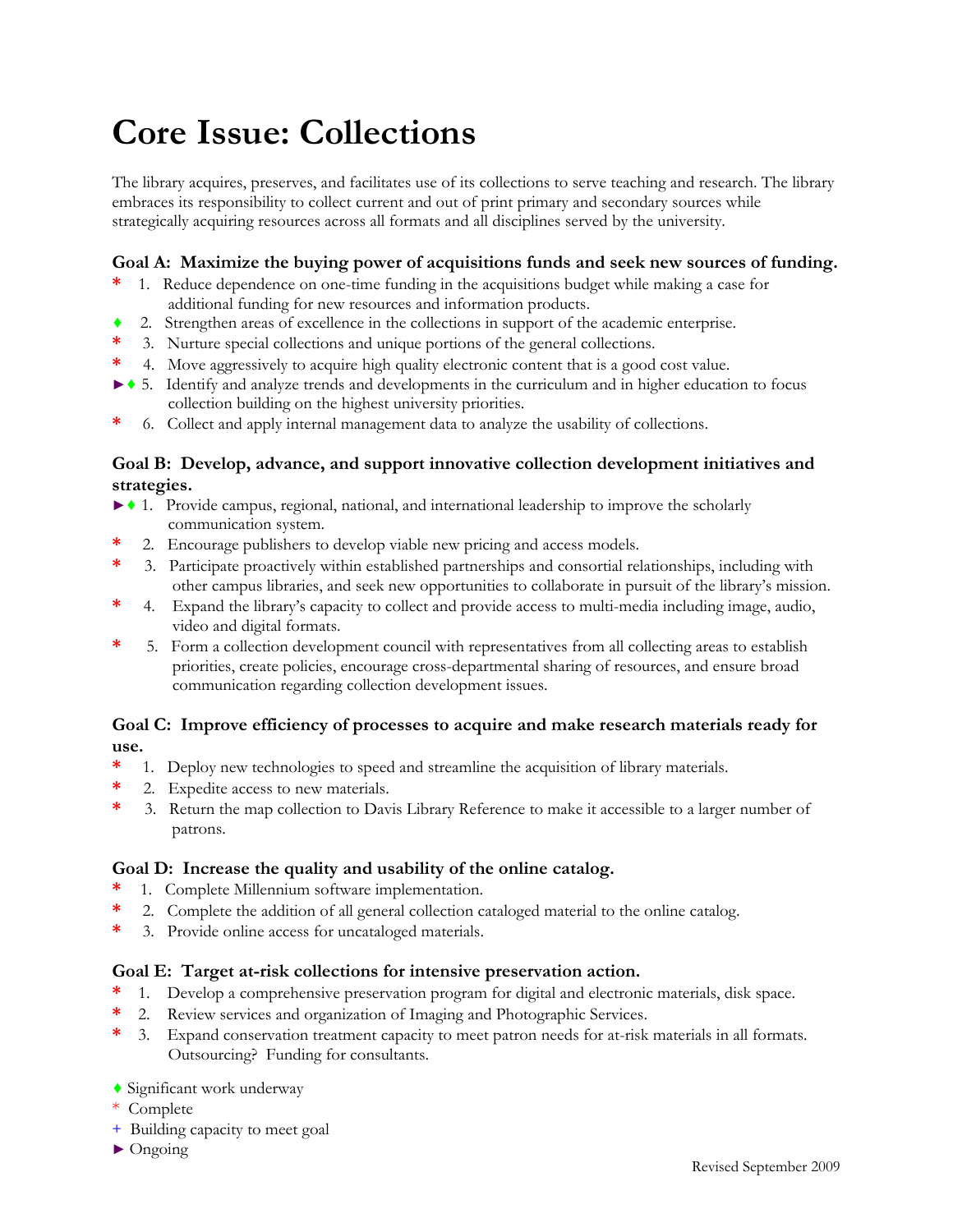## **Core Issue: Services**

The library delivers user-centered services in a fast-paced environment marked by multiple and ever-changing needs. The library provides instruction and research assistance, and helps users develop independent information-finding and lifelong learning skills. The library staff actively encourages use of the library.

#### **Goal A: Solidify a service culture based on the needs and desires of the library's users.**

- **\*** 1. Develop ongoing empirical assessment programs for meeting user needs.
- **\*** 2. Integrate service training into orientation and professional development for all staff.
- **\*** 3. Tailor appropriate services to meet the needs of patrons with disabilities.

#### **Goal B: Develop and expand programmatic commitments in support of emerging research methods.**

- **♦** 1. Develop new services and introduce new software offerings in the Davis Library Knowledge Commons, a cluster of computers and services designed to help users advance their technology skills.
- **\*** 2. Expand Geographic Information Systems services.
- **\*** 3. Improve access to and use of data sets.

#### **Goal C: Exploit technology to improve delivery of core library services.**

- **\*** 1. Experiment with new services and new service delivery modes.
- **\*** 2. Develop systems that enable patrons to transact library business independently and remotely.
- **\*** 3. Continuously improve the library's Web presence.
- **\*** 4. Explore ways to implement a 3-year computer roll-over for all public and staff computers.

#### **Goal D: Expand instructional programs.**

- **♦** 1. Build more library instruction labs, create more collaborative learning spaces.
- **♦** 2. Extend and expand partnerships to deliver instruction.
- **\*** 3. Expand instructional services offered to graduate students as well as undergraduates.

## **Core Issue: Staff and Organization**

Staff and student employees define the library, making the vital connections between people, information, and resources. The library's organization must be flexible and dynamic, responsive to change and to the needs of users and staff. Appropriate structures, processes, and resources support individual, departmental, and library-wide performance goals, and excellent performance is recognized and compensated

#### **Goal A: Establish a fair compensation program for all library employees.**

- **♦** 1.Bring all SPA employees to at least 95% of their qualifying salaries and expand career growth opportunities.
- **♦** 2.Bring all EPA salaries to the top third of ARL member libraries' salaries.

#### **Goal B: Initiate activities that promote cross-departmental collaboration and greater flexibility.**

**\*** 1. Plan and begin recruitment for senior management positions.

#### ♦ Significant work underway

- \* Complete
- + Building capacity to meet goal
- ► Ongoing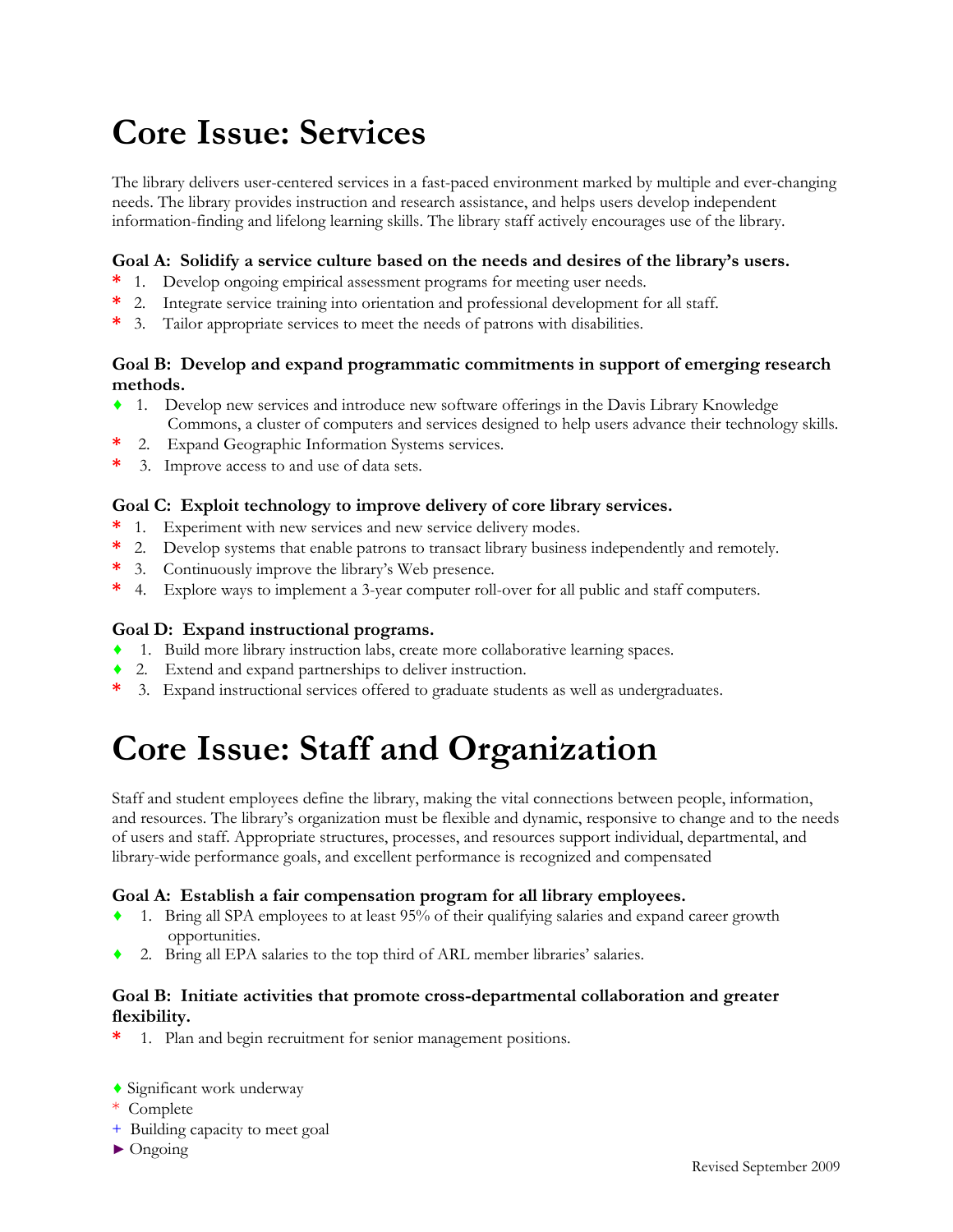- **\*** 2. Determine optimal assignment for all vacant library positions.
- **\*** 3. Improve coordination and nurture collaborative solutions regarding issues and concerns that span departments.

#### **Goal C: Design, develop, and implement comprehensive training and professional development programs for library staff.**

- **\*** 1. Assess availability of training offerings from the library, the university, and elsewhere.
- **\*** 2. Ensure that all current and future staff and student employees participate in service training workshops.
- **\*** 3. Review policies and funding to encourage staff travel and participation in professional development activities.
- 4. Encourage library staff to participate in the life of the university.

#### **Goal D: Expand the awards and recognition program to recognize and reward outstanding work by library employees.**

- **\*** 1. Implement an internal program for immediate recognition of outstanding contributions.
- **\*** 2. Create additional mechanisms for recognizing outstanding performance.
- **\*** 3. Establish an annual social event for longevity awards.

## **Core Issue: The Digital Library**

The digital library has grown out of and is integral to traditional libraries. Making selected portions of the library's collections available electronically is a key part of the responsibility to provide access to scholarly information and promote scholarly communication.

#### **Goal A: Implement an expanded digital library that includes published and unpublished texts, images, sound recordings, oral histories, and other formats.**

- **\*** 1. Deploy digital library management software.
- **\*** 2. Begin a phased program to upgrade library technology infrastructure.
- **\*** 3. Coordinate discrete digital library initiatives.
- **\*** 4. Address needs for additional staffing.
- **\*** 5. Develop projects and partnerships that emphasize teaching potential of digital content.
- **\*** 6. Seek options which would permit copyrighted publications to be included in the digital library.
- **\*** 7. Explore options for digitizing key components of the Southern Historical Collection.

#### **Goal B: Create an interface that enhances the discovery and use of resources in all formats.**

- **\*** 1. Investigate federated search engines.
- **\*** 2. Make usability testing a standard procedure for interface development.
- **\*** 3. Develop options for customization.

#### **Goal C: Work toward the long-term preservation of digital and electronic holdings.**

- **\*** 1. Support the Provost's Digital Curation/Institutional Repository Task Force and act on its recommendations.
- **\*** 2. Create all digital library content in accord with best practices and standards to facilitate long-term management, access, and discovery.
- ♦ Significant work underway
- \* Complete
- + Building capacity to meet goal
- $\triangleright$  Ongoing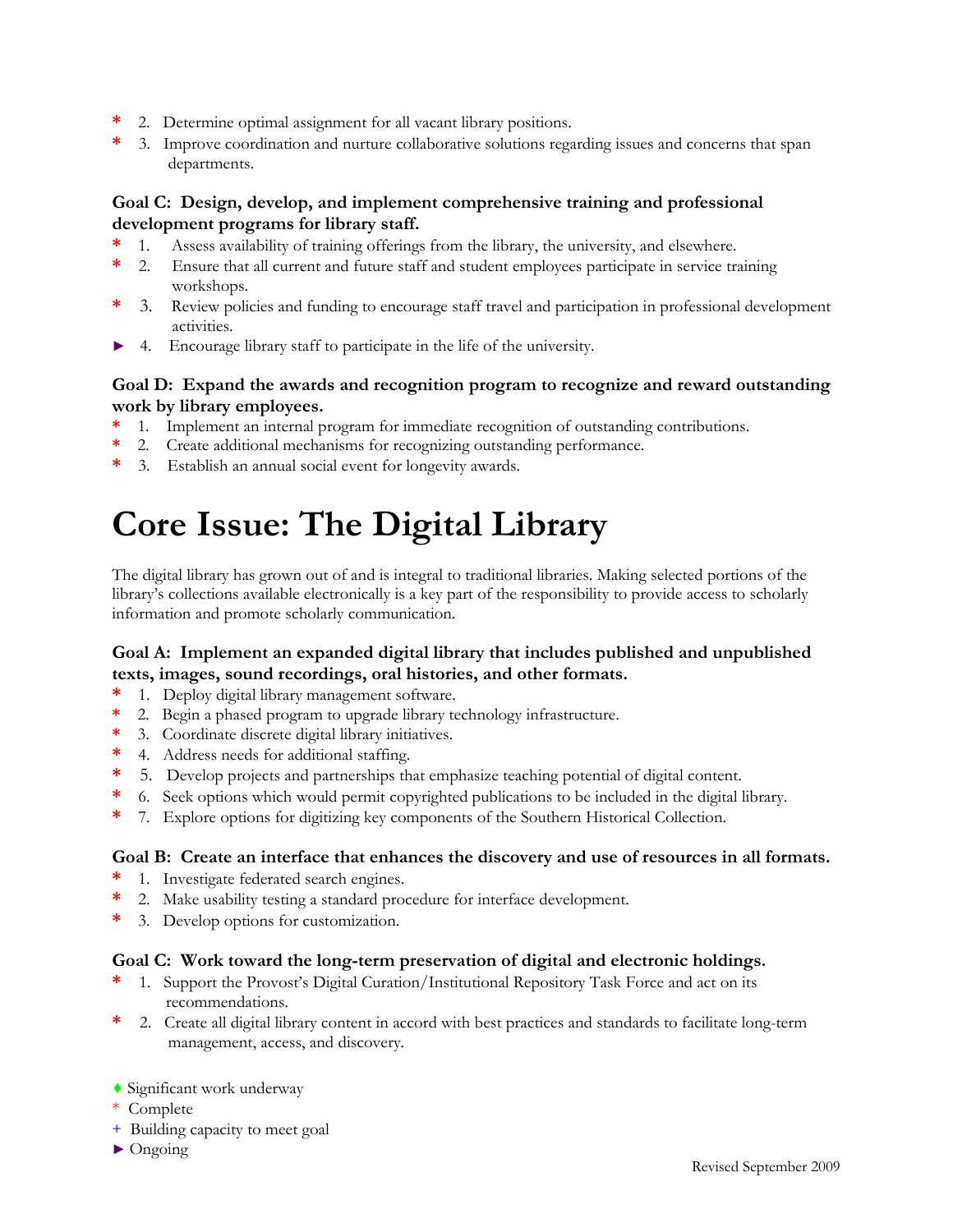**Goal D: Participate in and initiate projects to undertake large-scale digitization of library holdings and make them widely available as an ongoing library activity.** 

- **\*** 1. Investigate participation in the Open Content Alliance, the Google Books project, and similar efforts to make digitized library content widely available and join these efforts as appropriate.
- **\*** 2. Implement local or outsourced production operations for the large-scale digitization of published and unpublished library materials.

## **Core Issue: Communication**

The library solicits and engages the ideas and opinions of its users in order to shape excellent services and collections and to build constructive relationships. The library promotes services that meet user needs and communicates its aspirations to library supporters and decision-makers. Sound internal communications are fundamental to this enterprise.

#### **Goal A: Formalize communication programs directed to external constituencies.**

- **\*** 1. Consolidate and strengthen methods to solicit and act upon users' ideas.
- \* 2. Promote the library more effectively.<br>\* 3 Increase outreach to campus community
- **\*** 3. Increase outreach to campus community.
- **\*** 4. Develop guiding principles for marketing library programs and services.

#### **Goal B: Improve and promote internal communication among library staff and units.**

- **\*** 1. Examine, improve, and increase channels for information-sharing.
- **\*** 2. Encourage opportunities for discussion and exchange of ideas.
- **\*** 3. Regularly inform staff about progress relating to compensation improvement initiatives.
- **\*** 4. Enhance communication with the branch libraries.

#### **Goal C: Encourage library development and advancement.**

- **\*** 1. Continue to raise significant private resources for the Library by encouraging communication with funding entities, including proposals for grants and gifts.
- **\*** 2. Increase expertise in private grant making organizations.
- **\*** 3. Achieve Carolina First campaign goals.
- **\*** 4. Begin planning for post-campaign development with objective of
	- Broadening donor base
	- Increasing stewardship at all levels
	- Developing new sources of major gifts prospects
- **\*** 5. Continue to foster relationships with Friends of the Library and other supporters.

## **Core Issue: Facilities**

Library buildings provide the pre-eminent campus environment for reflection, collaboration, research, discovery, and learning. Library facilities support the library's commitment to access, service and preservation. The administration supports library staff by providing the facilities and equipment they need to excel.

- ♦ Significant work underway
- \* Complete
- + Building capacity to meet goal
- ► Ongoing